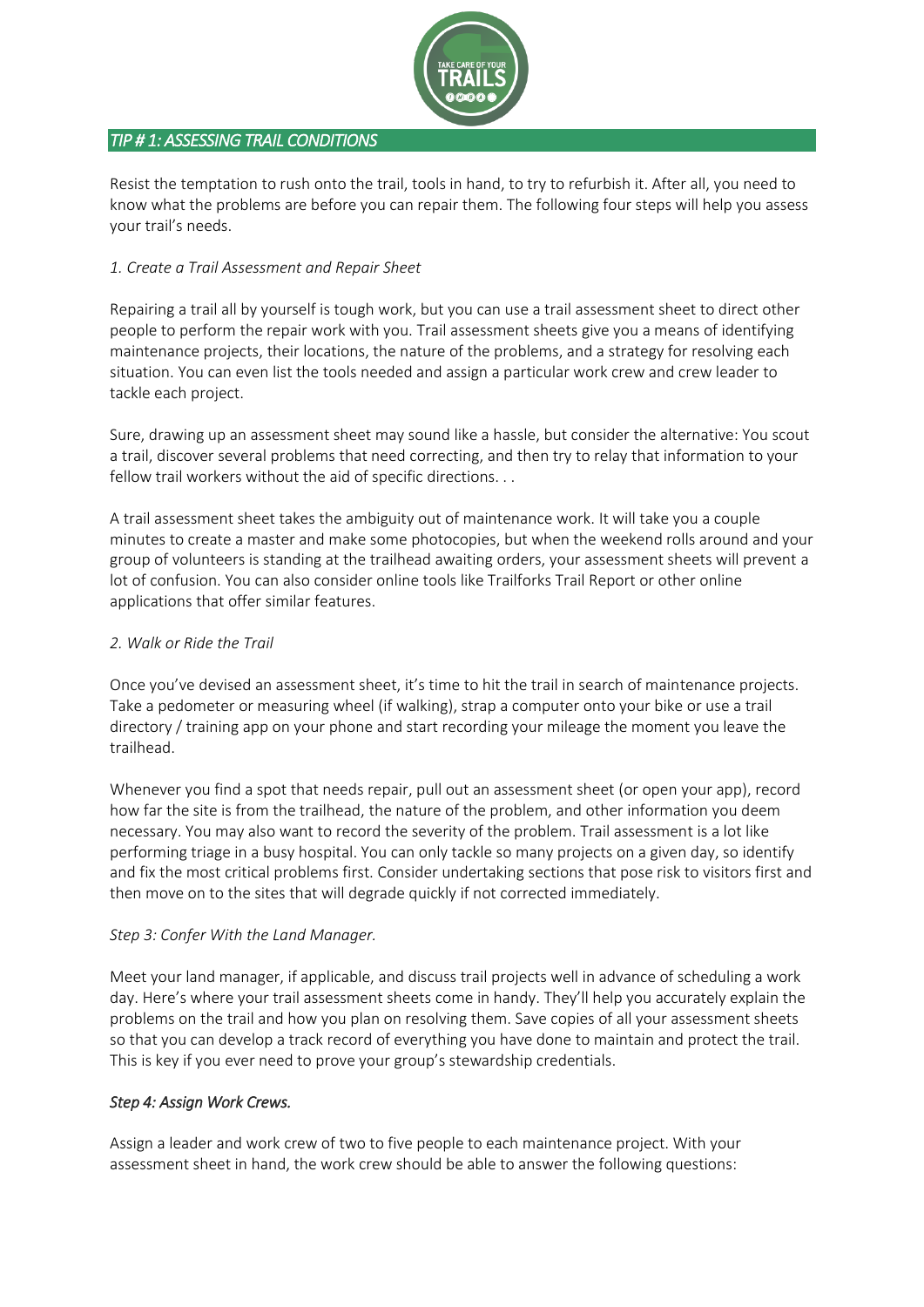- Who is on the crew and who is the leader?
- Where is the work site (in meters or km from the trailhead)?
- What tools do we need?
- What is the problem?
- How should we go about repairing the problem?

### *TIP # 2: DON'T MAKE THESE 10 MOST COMMON TRAIL BUILDING MISTAKES*

1. *Not Getting Land Manager Approval*

We know, we know: you just want to build trails. But believe us when we tell you that nothing  $$ not a single darned thing – more important before starting trail work than the approval of the land owner or manager. In our experience, a failure to secure permission is the single biggest cause of trail closures. When it comes to building trails, to ask for forgiveness is not better than to ask for permission.

#### 2. *Falling for the Fall Line*

Put simply, fall line trails are erosion nightmares. They turbo-charge natural and user-created erosion, exposing rocks and roots and generally living short lives before becoming loose, wide, ecosystem-damaging disasters. To build trails that last, use the Half Rule: trail grade, or steepness, shouldn't exceed half the grade, or steepness, of the hillside; and the 10 Percent Rule: overall trail grade should be 10 percent or less.

#### 3. *Guessing the Grade*

Nobody, no matter how masterful their eye, can guess trail grades right every time. Trust us, we know. Sure, it's fun to try, but use a clinometer to confirm the grade whenever you're laying out trail – it's worth a regiment of self-powered, Fantasia-style Pulaskis, because no amount of trailwork can fix a trail built on an unsustainable grade. If you don't have a clinometer, we highly recommend an investment in this indispensable tool.

#### 4. *Going Against the Flow*

Not even race courses – which are sometimes designed with erratic flow to throw off a racer's rhythm – should make this trailbuilding faux pas. All trailbuilders should make "smooth transitions" their mantra. Bad flow, especially fast sections leading into sharp turns, is a primary cause of user conflict. When you are building, think flow – it's the key to an enjoyable trail.

# 5. *Half Bench is Half Baked*

The only time you should ever skimp on a fully bench cut trail is (1) when the sideslope is so steep – 80 percent or greater – that the backslope exceeds six feet in height, or (2) when your trail design forces you to build close to the downhill side of a large tree. In both cases, a proper crib wall should be built to support your partial bench, and, as in all trails, the tread should maintain a five to seven percent outslope.

#### 6. *The West Virginia Climbing Turn*

Our friends in West Virginia affectionately gave this name to some of their steep, fall line turns, and while they've gotten away with it in a few locations because of the soil and user types, most fall line turns will erode badly. If you want your climbing turns to endure, build them on side slopes with no steeper than a seven to 10 percent grade.

# 7. *Building Houses of Straw – Build it right. Keep the wolves as bay*

Remember the little piggy who built his house with straw? He got chowed by a wolf. Using shoddy materials when building trail structures leaves you and others similarly vulnerable by reducing the structure's safety and longevity. This opens the door to things like pain, guilt and even lawyers.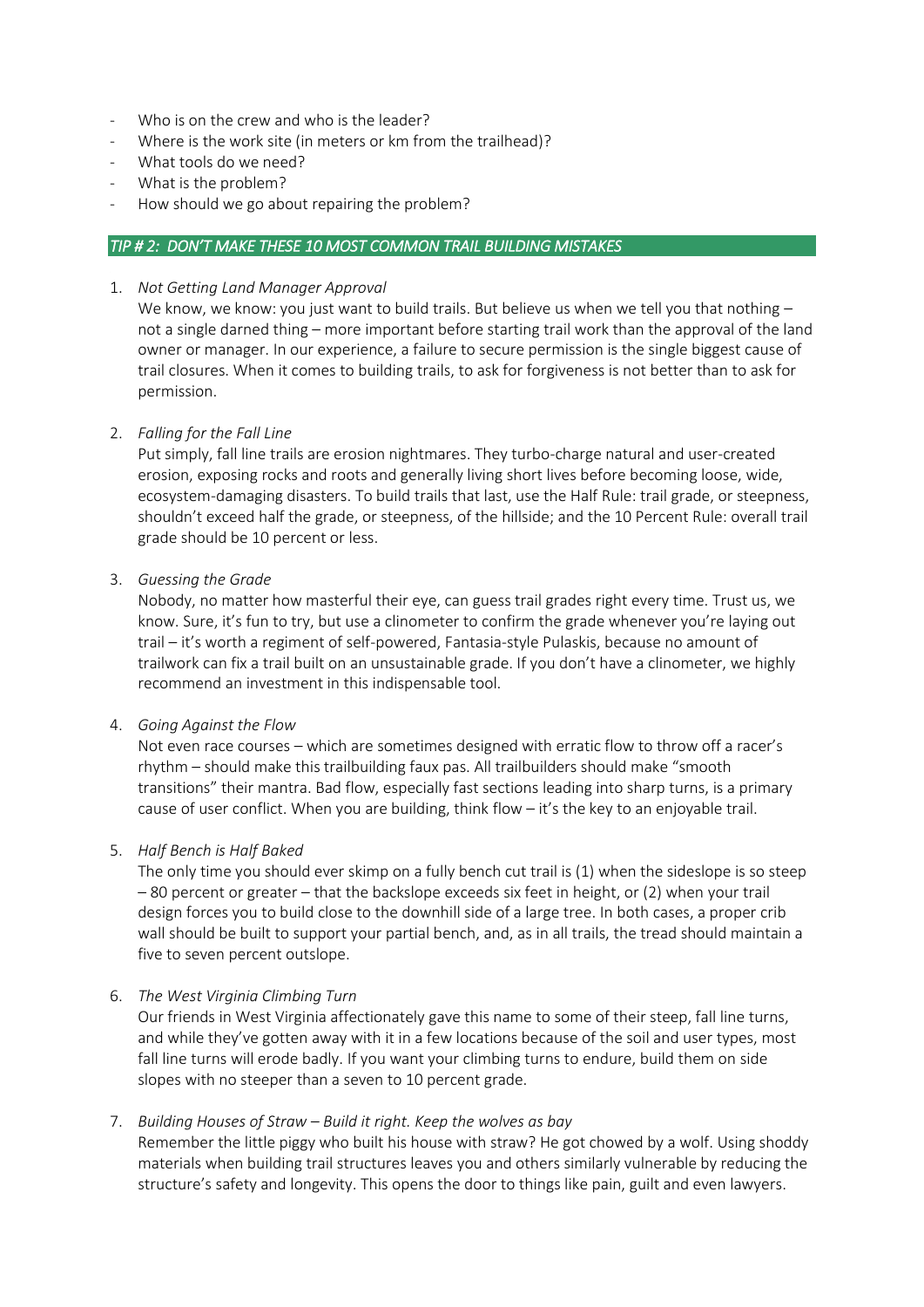### 8. *Finishing a Line Before Its Time*

We heartily support on-the-trail training, but some new trail builders are so eager to keep building more! new! better! trails that they don't devote enough time or care to each new trail section. Resist the temptation to move forward. Don't finish a line before its time, and always patch past mistakes.

### 9. *Building a Pathway to Grandma's House*

This is what we call some trail builders' obsession with lining trail with logs. A properly constructed trail shouldn't need them. In fact, lining a trail with logs can trap water and increase erosion.

### 10. *Ignoring Old Wounds*

As mountain bikers we may think our scars are cool, but scars on the land left by closed trails are damaging wounds that need to heal. Always reclaim eroded areas with check dams – natural obstacles like logs or rocks that divert the flow of water and soil – and reclaim all closed trails with transplanted native vegetation that conceals the old corridor. Shine the spotlight on the great trails you've built, not the ugly scars that have been left behind.

### TIP # 3: *CLOSING AND RECLAIMING DAMAGED TRAILS*

Has a local trail become a maintenance nightmare? Is the route severely damaged despite regular trail work? Sometimes the best solution for eroded trails isn't aggressive maintenance. Instead, we often recommend closing the trail and replacing it with a new, sustainable, re-route. Designing and building a re-route may be time-consuming and hard work, but in the long run closing a poorly functioning trail is better for the environment. A critical aspect of any re-route project is closing and reclaiming the old route. Here are eight elements to include in your restoration work.

# *Create an Outstanding New Route*

A key component of any trail closure plan is creating a fun and sustainable alternative. You must provide a new trail that is more appealing than the old route. Otherwise, some visitors will continue to use the original trail.

#### *Design a Smooth Intersection*

Create a natural, seamless transition onto the new section. Trail users shouldn't be able to recognize where the re-route begins.

#### *Educate Trail Users*

Most conflict surrounding trail closures can be avoided if people understand why a route must be closed. All your hard work will be wasted if trail users continue to use the old route. Make sure to spread the word about what you are doing and why. Post signs to let people know what changes will be taking place. Ask for public feedback and recruit volunteers for the trail work. Once work is complete, consider posting maps showing the new trail and explaining why the old trail is closed. Be positive and focus on the benefits of the re-route.

#### *Break up the Old Tread*

Completely break up, or scarify, the compacted soil in the old trail tread to allow the seeds and roots of new plants to penetrate. Don't skimp on this key step. Use Pulaski's, pick-mattocks, or even a rototiller.

# *Control Erosion*

It is essential to stop water flowing down the route. Check dams are easy-to-build structures, typically made of logs , rocks or straw bales fixed across the trail to trap soil. Be sure check dams are tall to trap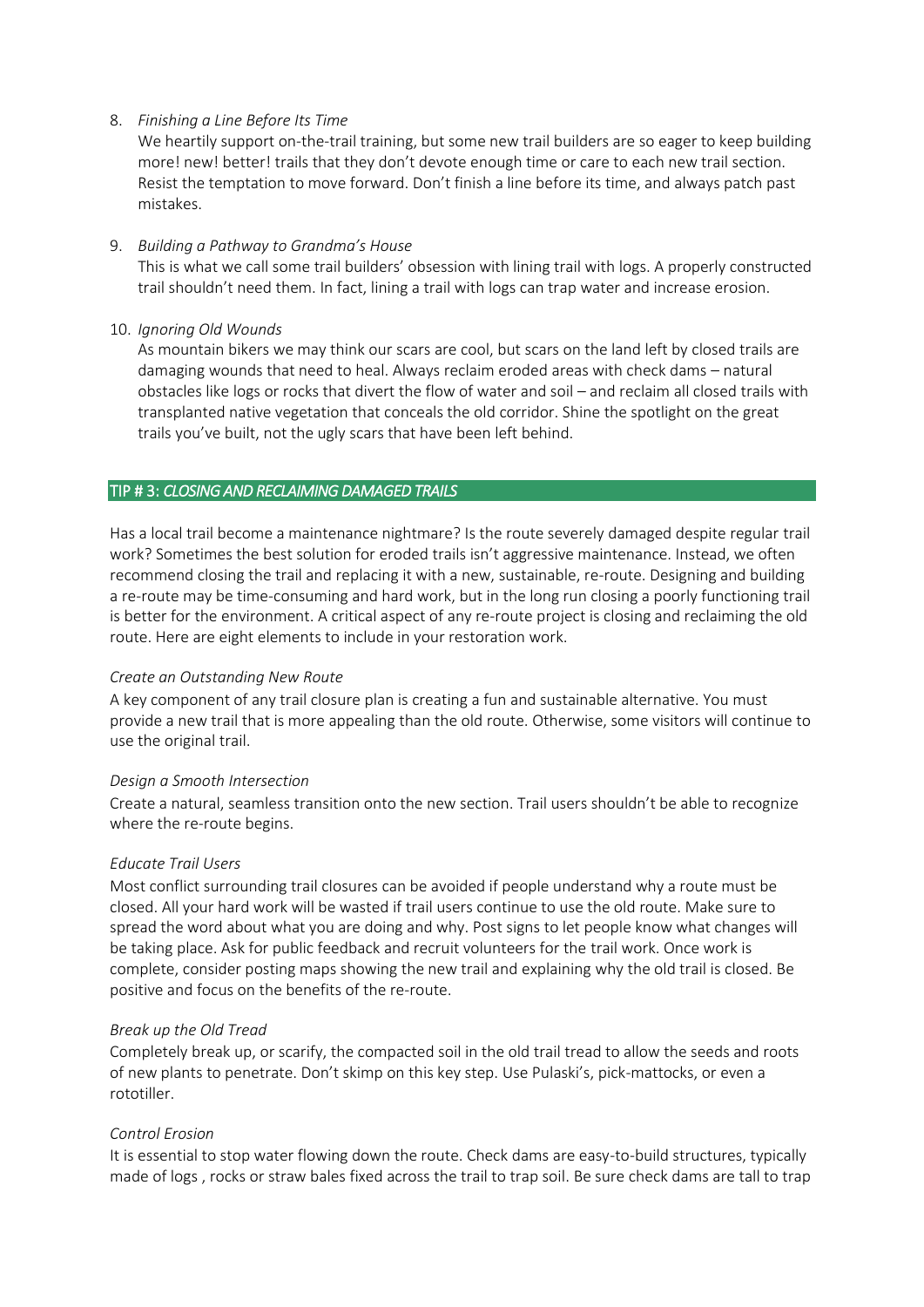the soil, and well secured so that they won't wash away. A wide range of manufactured erosion control materials are available that are designed to absorb and retain water while providing an ideal micro-climate for the growth of vegetation. These include straw wattles, erosion control blankets and commercial mulches that combine fibre, seed, fertilizer and bonding agents. If the trail you're closing is especially rocky and little soil remains on the surface, try using burlap bags filled with dirt as your check dams. Cut an "X" into the top of a moist bag and transplant a local shrub.

#### *Transplant Vegetation*

Starting plants on the old trail is the best way to restore the landscape. Disturbed soil often provides an opportunity for invasive plant species to take hold. Combat these invasive by planting only native species. Transplant shrubs and small trees from your re-route construction. Use proper transplanting techniques, fertilizer and a portable drip irrigation system to reduce transplant shock.

### *Disguise the Corridor*

The best way to keep people off the closed trail is to make it look like it was never there. Your goal is to eliminate the visual corridor, including the airspace above the old trail tread. Drag logs and branches across the tread. Plant dead-fall in the ground vertically to block the corridor at eye level. Rake leaves and other organic matter over the tread as the final step to complete the disguise and aid new plants.

### *Block the Corridor*

As a last resort you can block the beginning and end of the trail with a fence and signs. The fence will look out of place, and could draw more attention to the closure, which may cause controversy. Answer expected questions by posting signage explaining the closure on, or near, the fence. When the trail has been closed for a while the fence can be removed.

### *Retiring Race Courses*

In addition to the advice we've provided above, here are some other considerations for retiring race courses. If the trail was used for a high-profile race such as a World Cup or NORBA National, many people will still want to ride it, placing extra demand on your work. You'll have to spend extra time blocking and disguising the corridor – especially sections that can be seen from other trails or public areas. Spectator-trampled areas can be fixed with the same techniques used on the trail. Open spaces like ski slopes will demand extra attention. Modern hydroseeding products and techniques should be considered on severely damaged race courses.

#### TIP # 4: Set-up your local trail association

There are dozens of (informal) mountain bike groups and trail crews across Europe but if there isn't one near you, or if you have plans or issues in your local area, it could make sense to start your own. If you've identified a site for trail development, if your jumps are being threatened by the bulldozers, or if "no cycling" signs have started appearing on your favourite local routes, it could be time to club together and get organised. The following tips might help you get started.

#### *1. Get to know your landowner*

Unless you're turning your back garden into a pump track, chances are you don't own the land you're riding on. So it's worth figuring out who you're dealing with. It might be very straightforward – they might have left you a grumpy note with a phone number – or it might involve a bit of detective work, but it's all owned or managed by someone.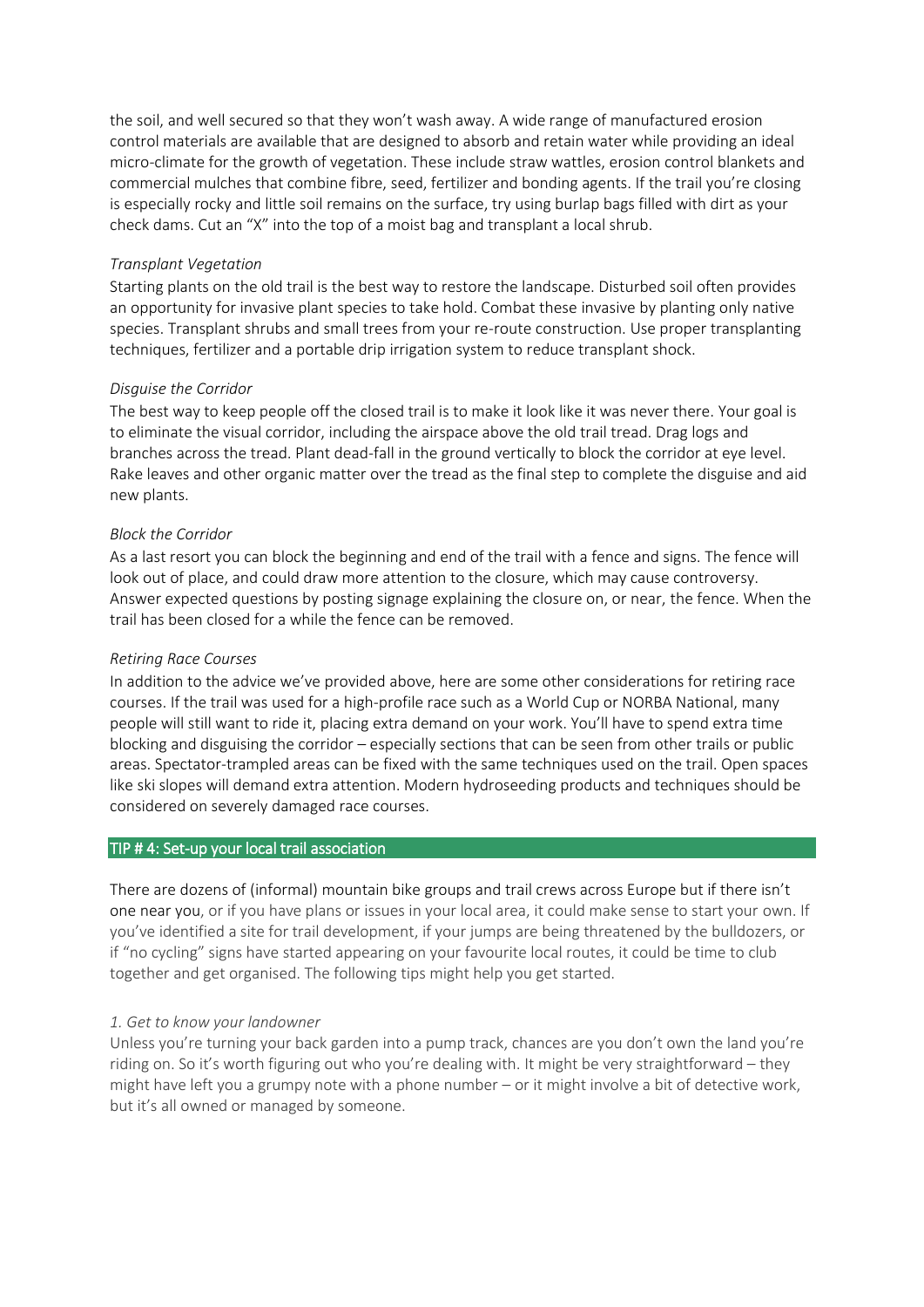Once you've identified them, you don't have to make yourself known straight away. You can take time to gather resources, do some research, and come up with a proposal. But sooner or later, you will need to introduce yourself, and you could save a lot of wasted effort by doing this sooner.

### *2. Building or badgering?*

This might be self-evident, but the shape of your group will vary a lot depending on whether you're trying to actively build trails, or simply influence things favourably for countryside users with knobbly tyres. Some groups do both, but it can save you a lot of time and hassle if you narrow your focus.

If you're purely a building group, you'll probably need stuff like tools and insurance. An advocacyfocused group will approach things a bit differently, finding forums to attend, consultations to respond to, or other user groups to team up with. Like football, it's a game of two halves.

### *3. Reach out*

There is power in numbers, and chances are there are a few like-minded supportive folk out there who can help you realise your dream. Talk to your fellow riders, outline your plans and get networking. Social media is a great place to make contacts but don't forget the old school ways too – a quick chat on the trail might be more fruitful than spamming a load of Facebook groups.

It also helps to think outside the box. You won't just need folk to go to meetings or wield spades. People with web and social media skills, photographers and designers are all useful contacts to have. Don't just look inwards either. There are lots of helpful pro-cycling people in the halls of officialdom, so you might want to chat to the cycling team at your local council, your Rights of Way officer, youth groups, and even representatives of other countryside users. And don't forget your local bike shops either – some of them might give you the brush-off, but many will welcome anything that benefits riders.

#### *4. Make it official*

You might not need to become a formally constituted group, but there are several circumstances in which it could help. If you want to manage your own resources, seek out funding, or work independently of a landowner, you'll probably need to become more than just a name. There are a range of options, with the simplest being a club, society or foundation, depending on the country where you live. In most cases, it just involves a few of you getting together, setting out your rules and aims in writing, and putting your signatures at the bottom. Using this you'll then be able to open a group bank account, apply for funding, or start taking donations. In some countries, you need to go to a notary and register your bylaws.

# *5. Fighting funds*

So your group has come together, you've made a plan, and you've talked it over with the powers that be. Maybe now you need tools, insurance and PPE. Or you want to publicise what you're doing.

If you're feeling flush you could buy this stuff yourself, but it should also be possible to raise the funds by putting the word out. Local riders, bike shops, and businesses could all help out. If you've set up a group (see step 4 above) you can open a bank account in its name, which should give donors confidence that their money isn't going to end up in your beer fund. Online, PayPal lets you create a simple donation button which is free to use.